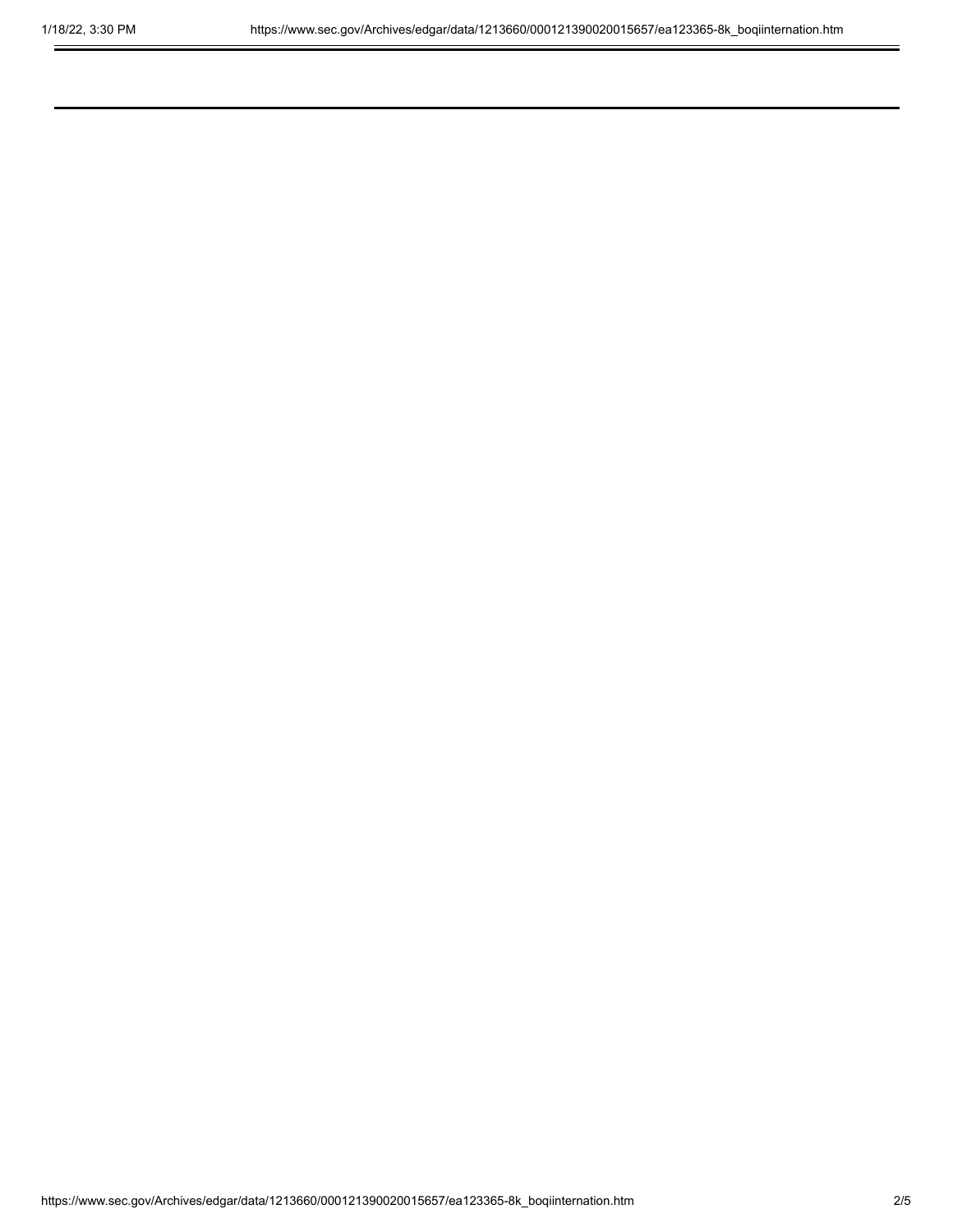## **Section 2 – Financial Information**

### **Item 2.01. Completion of Acquisition or Disposition of Assets.**

As previously disclosed, on March 31, 2020, the Registrant entered into a Stock Purchase Agreement (the "Purchase Agreement") pursuant to which the Registrant agreed to sell its legacy energy saving enhancement business conducted through NF Energy Saving Investment Limited and its subsidiaries to Yunfei Lu, a citizen of the People's Republic of China (the "Buyer") for US\$ 10,000,000 in cash (the "Purchase Price") (the "Asset Sale").

The transaction closed on June 23, 2020, at which time the Buyer paid the Purchase Price in full.

The foregoing description is qualified in its entirety by reference to the full text of the Purchase Agreement, which was filed as Exhibit 4.1 to the Registrant's Current Report on Form 8-K dated April 1, 2020 and is incorporated in this Report by reference.

## **Item 3.02 Unregistered Sale of Equity Securities.**

The information required to be reported under this Item is incorporated by reference to Item 2.01 of this Current Report on Form 8-K.

### **Item 8.01 Other Information.**

On June 24, 2020, the Registrant issued a press release announcing the completion of the Asset Sale. A copy of the press release is attached as Exhibit 99.1 to this current report on Form 8-K and is incorporated by reference herein.

The information under this Item 8.01, including Exhibit 99.1, is deemed "furnished" and not "filed" under Section 18 of the Securities Exchange Act of 1934, as amended (the "Exchange Act"), or otherwise subject to the liability of that section, and shall not be incorporated by reference into any registration statement or other document filed under the Securities Act of 1933, as amended, or the Exchange Act, except as shall be expressly set forth by specific reference in such filing.

The information in this Current Report on Form 8-K, including Exhibit 99.1, may contain forward-looking statements based on management's current expectations and projections, which are intended to qualify for the safe harbor of Section 27A of the Securities Act of 1933, as amended, and Section 21E of the Securities Exchange Act of 1934, as amended. The statements contained herein that are not historical facts are considered "forward-looking statements." Such forward-looking statements may be identified by, among other things, the use of forward-looking terminology such as "believes," "expects," "may," "will," "should," or "anticipates" or the negative thereof or other variations thereon or comparable terminology, or by discussions of strategy that involve risks and uncertainties. In particular, statements regarding the efficacy of investment in research and development are examples of such forwardlooking statements. The forward-looking statements include risks and uncertainties, including, but not limited to, the effect of political, economic, and market conditions and geopolitical events, including the current COVID-19 global crisis; legislative and regulatory changes that affect our business; the availability of funds and working capital; the actions and initiatives of current and potential competitors; investor sentiment; and our reputation. The Registrant does not undertake any responsibility to publicly release any revisions to these forward-looking statements to take into account events or circumstances that occur after the date of this report. Additionally, the Registrant does not undertake any responsibility to update you on the occurrence of any unanticipated events, which may cause actual results to differ from those expressed or implied by any forward-looking statements. The factors discussed herein are expressed from time to time in the Registrant's filings with the Securities and Exchange Commission available at http://www.sec.gov.

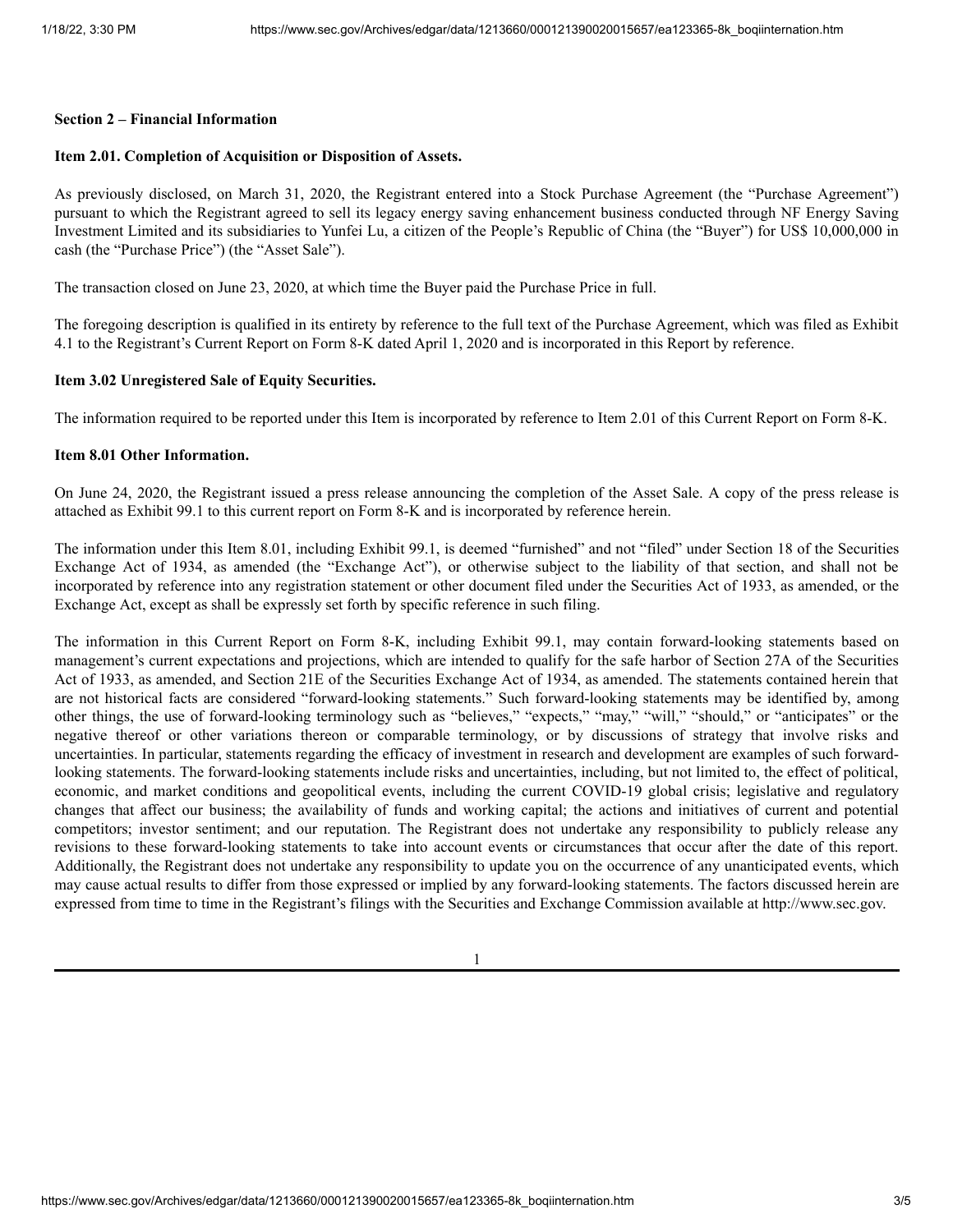# **Item 9.01 Financial Statements and Exhibits.**

(d) Exhibits

| <b>Exhibit</b> | <b>Description</b>                |
|----------------|-----------------------------------|
| 99.1           | Press Release dated June 24, 2020 |

2